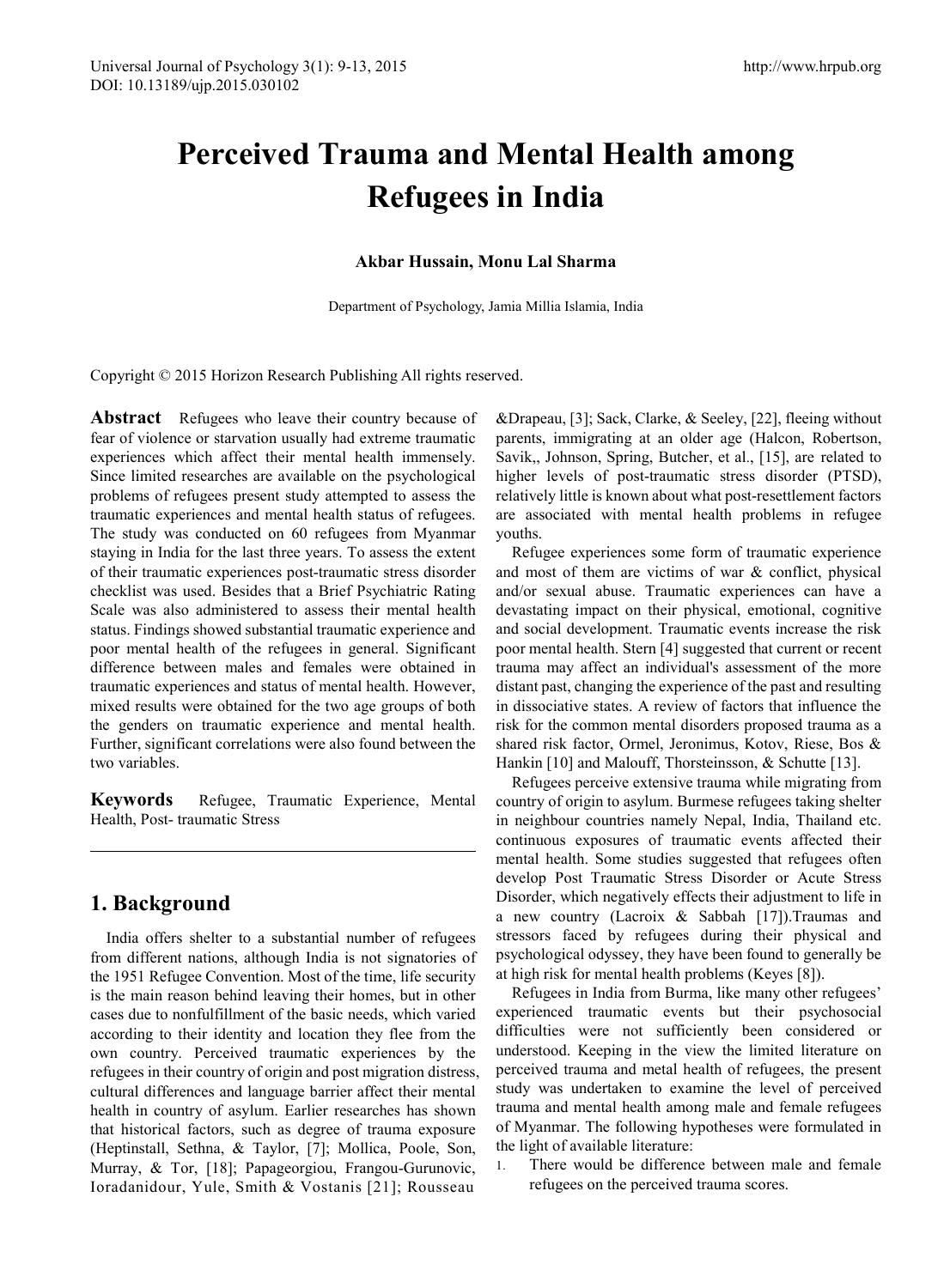- 2. There would be difference between the refugees of two different age groups on their perceived traumatic experience.
- 3. There would be significant difference between male and female refugees on the mental health status.
- 4. There would be difference between the refugees of two different age groups on the mental health status.
- 5. There would be inverse relationship between traumatic experience and the mental health status of the refugees.

# **2. Method**

Present study was conducted on sixty male and female refugees originally belonging to Myanmar but settled in Delhi for the last three years. Out of total 60 participants 23 were female participants and remaining 37 were male refugees. The participants were belongs to different age ranging from  $21 - 55$  years. They were classified into two groups i.e. 21-35 yrs. and  $35 - 50$  yrs. All the participants were taken from different localities of Delhi where they were residing for more than three years. Most of them were not having formal education.

## **3. Measures**

The Posttraumatic Stress Disorder Checklist (PCL) by Weathers, Litz,, Herman, Huska & Keane [9] was administered for assessing the extent of traumatic experiences perceived by the refugees. The internal consistency of the tool was very high for all the 17-item scale.

A Brief Psychiatric Rating Scale (BPRS**)** developed by Overall and Gorham [11] was also used to assess mental health status of the participants. The scale consisted of 18 items on seven point scale (1= not present, 7=most severe). Higher score on scale indicate poor mental health. Validity of the two tools was also reported very high.

#### **4. Procedure**

Since the participants were not educated but they were knowing Hindi language to some extent. However, in the data collection process services of interpreter was taken. The participants were informed about the purpose of visit and their verbal consent was sought. Both the measures were administered on the identified refugees in individual setting. The duration of each administration continued for approximately 30 minutes. The obtained data were analysed with the help of non-parametric statistical techniques as the data were not normally distributed because of purposive sampling.

#### **5. Results**

The obtained data were arranged and categorized into two different age groups for separately for male and female. Since the data were non-normal non-parametric statistics were used. The data were analysed with the help of median, Inter quartile range& Mann-Whitney U-tests whereas for examining the relationship between the variables spearman's correlation coefficient was computed and the results were presented in the following tables.

**Table 1.** Median and inter quartile range of perceived trauma scores of male and female refugees and 'u' value for the difference between the two groups.

| Group  | N  | Median | Inter quartile<br>Range | U     | Z    |
|--------|----|--------|-------------------------|-------|------|
| Male   | 37 | 60.00  | 16.50                   |       |      |
| Female | 23 | 63.00  | 16.00                   | 379.0 | .708 |

\*\*p<.01, \*p<.05

The above result showed that male and female refugees both had substantial traumatic experiences in general. As such no significant difference between the male and female refugees were obtained on the traumatic experience scores  $(U=379.00$  and  $Z=$  .708). Median value for male participants was found 60.00 and IQR was found 16.50 whereas for the females refugees' median value was found 63.00 and IQR was found 16.00. Thus females had an edge over the males on the intensity of traumatic - experiences. Therefore, it can be said that gender variation had no role in the perception of traumatic events. In this way hypothesis I presuming difference between male and female refugees on perception of traumatic experiences could not be confirmed completely.

**Table 2**. Median and inter quartile range of perceived trauma scores of male refugees of two different age groups and 'u' value for the difference between the two groups.

| Age Group      | N  | Median | Inter quartile<br>Range | I۱    | Z        |
|----------------|----|--------|-------------------------|-------|----------|
| $21 - 35$ yrs. | 11 | 65.00  | 11.00                   |       |          |
| $36 - 55$ yrs. | 26 | 57.00  | 16.25                   | 81.50 | $2.04**$ |

 $*$  $p < .01$ ,  $p < .05$ 

The above results showed that male refugees of two different age groups were suffering from substantial trauma in general, the difference between the two groups on the scores of traumatic experience was also found significant (U=81.50 and Z= 2.04). Group I (21-35 yrs.) perceived traumatic experience with much higher intensity than group II (36 -55 yrs.). As the median of group I (21-35 yrs.) was found 65.00 and IQR was found 11.00 whereas the group II (36-55 yrs.) median was found 57.00 and IQR was found 16.25. Thus, it can be said that age has inevitable role in perception of traumatic experiences. Thus, it was obvious that younger refugees were more prone to traumatic experiences.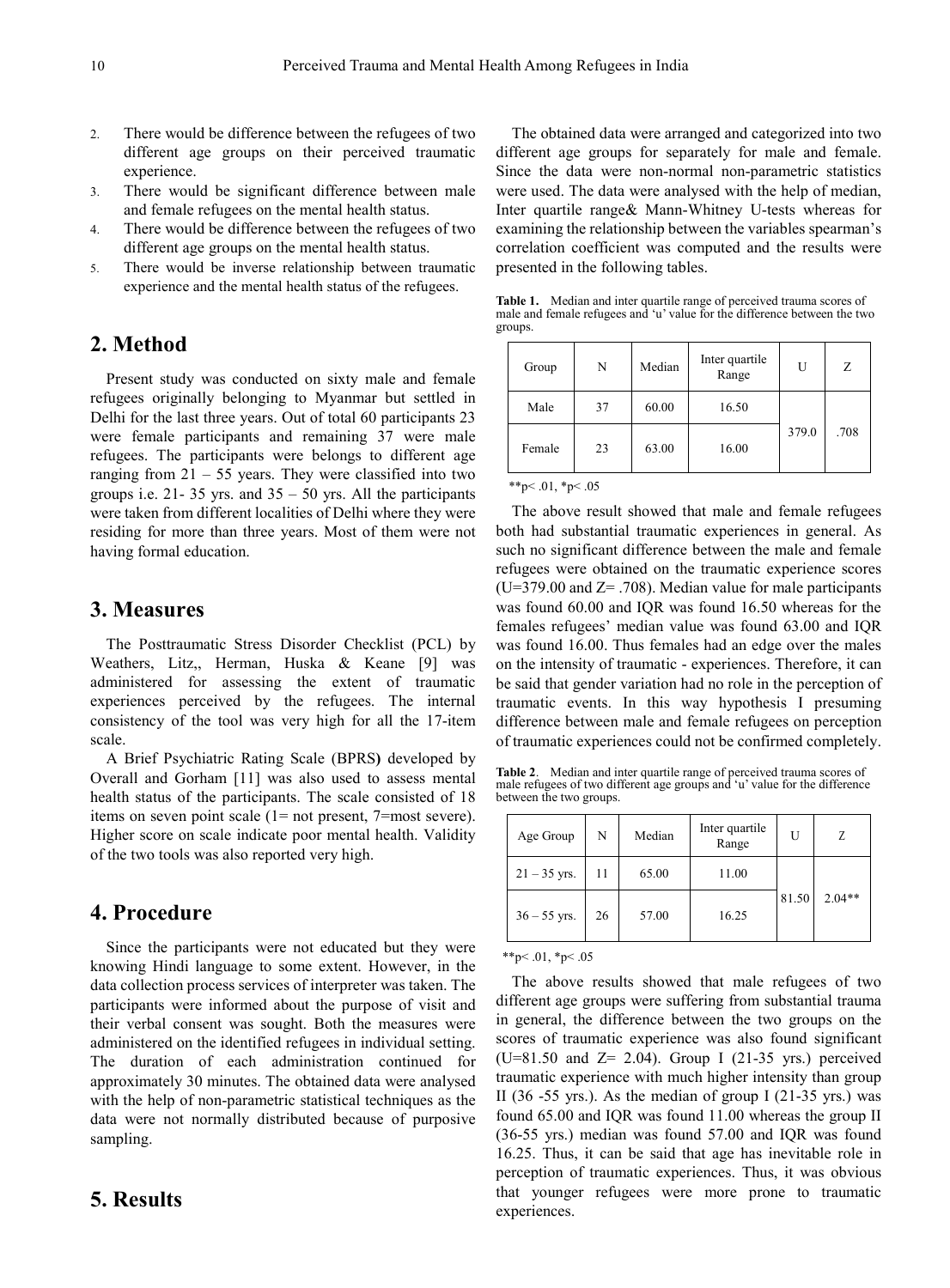**Table 3.** Median and inter quartile range of perceived trauma scores of female refugees belonging to two different age groups and 'u' value for the difference between the two age groups.

| Age<br>Group      | N  | Median | Inter quartile<br>Range | U     | Z       |
|-------------------|----|--------|-------------------------|-------|---------|
| $21 - 35$<br>yrs. | 14 | 68.00  | 18.50                   |       |         |
| $36 - 55$<br>yrs. | 9  | 56.00  | 12.50                   | 38.50 | $1.54*$ |

\*\*p<.01, \*p<.05

The above results showed that female refugees of two different age groups (21-35 yrs. and 36-55 yrs.) perceived traumatic experiences substantially, however the difference between the two age groups on the scores of traumatic experience was also found significant (U=38.50 and Z= 1.54). Group I showed perception of trauma with much intensity than the group II. As the median of group I (21-35 yrs.) was found 68.00 and IQ 18.00 whereas the group II (36-55 yrs.) median was found to be 56.00 with IQR of 12.50. Thus age variations play vital role in the perception of traumatic experiences for males and females both. In general results revealed that younger refugees were more vulnerable to traumatic experiences.

On the basis of above results given in the tables 2&3 hypothesis II presuming differences between the refugees of two age groups on the perception of traumatic-experience was found confirmed.

**Table 4.** Median and inter quartile range of mental health scores of male and female refugees and 'u' value for the difference between the two groups.

| Group  | N  | Median | Inter quartile<br>Range | U     | Ζ    |
|--------|----|--------|-------------------------|-------|------|
| Male   | 37 | 59.00  | 6.00                    |       |      |
| Female | 23 | 57.00  | 5.00                    | 309.0 | 1.77 |

\*\*p<.01, \*p<.05

The above result showed that the mental health of male and female refugees' were poor in general and there was no significant difference between the male and female refugees on the mental health scores (U=309.00 and  $Z= 1.77$ ). There was marginal difference between the two groups on the mental health status as the median value for male participants was found 59.00 and IQR was found 6.00 whereas for the female participants it was found 57.00 and IQ 5.00. Despite of marginal gender differences, male had an edge over the females on the status of mental health. Thus, it can be said that gender had no significant role in the maintaining mental health among refugees. In this way hypothesis III presuming difference between male and female refugees on mental health could not be confirmed completely.

**Table 5**. Median and inter quartile range of mental health scores of male refugees belonging to two different age groups and 'u' value for the difference between the two groups.

| Age<br>Group      | N  | Median | Inter quartile<br>Range | U     | Ζ       |
|-------------------|----|--------|-------------------------|-------|---------|
| $21 - 35$<br>yrs. | 11 | 64.00  | 6.00                    |       |         |
| $36 - 55$<br>yrs. | 26 | 59.00  | 3.25                    | 74.00 | $2.31*$ |

 $*_{p}$  < .01,  $*_{p}$  < .05

The above results showed that male refugees of two different age groups were suffering from mental health problem in general, however the difference between two age groups (21 -35 yrs. & 36-55 yrs.) on the scores of mental health was also found significant (U=74.00 and  $Z= 2.31$ ). From the result it was obvious that group I had much poor mental health than the group II. As the median of group I (21-35 yrs.) was found 64.00 and IQR 6.00 whereas for the group II (36 -55 yrs.) median was found 59.00 and IQR 3.25. Besides the gender variation age was also crucial for the mental health. Younger male refugees were more vulnerable to mental health related problems than older.

**Table 6.** Median and inter quartile range of perceived trauma scores of female refugees of two different age groups and 'u' value for the difference between the two groups.

| Age<br>Group      | N  | Median | Inter quartile<br>Range | U     | Ζ   |
|-------------------|----|--------|-------------------------|-------|-----|
| $21 - 35$<br>yrs. | 14 | 58.00  | 6.00                    |       |     |
| $36 - 55$<br>yrs. | 9  | 56.00  | 5.50                    | 56.50 | .41 |

\*\*p $< 0.01$ , \*p $< 0.05$ 

Significance of age was not obvious in the above results that showing female refugees of two different age groups (21-35 yrs. and 36- 55 yrs.) were having poor mental health in general but the difference between two age groups on the score of mental health was also not found significant  $(U=56.50$  and  $Z= .41)$ . Result showed that there was no difference between the two age groups of refugees on their mental health status. The median of group I (21-35 yrs.) was found 58.00 and IQR 6.00 whereas the group II (36 -55 yrs.) median was found 56.00 and IQR 5.50. Though group 1 was suffering from mental health problem little higher than group 11 but the difference was not significant. Thus mental health related issues can be occurred at any stage of life especially in women.

On the basis of results of above tables  $(5 \& 6)$  the hypothesis IV presuming differences in two age groups of refugees on mental health was found partially confirmed.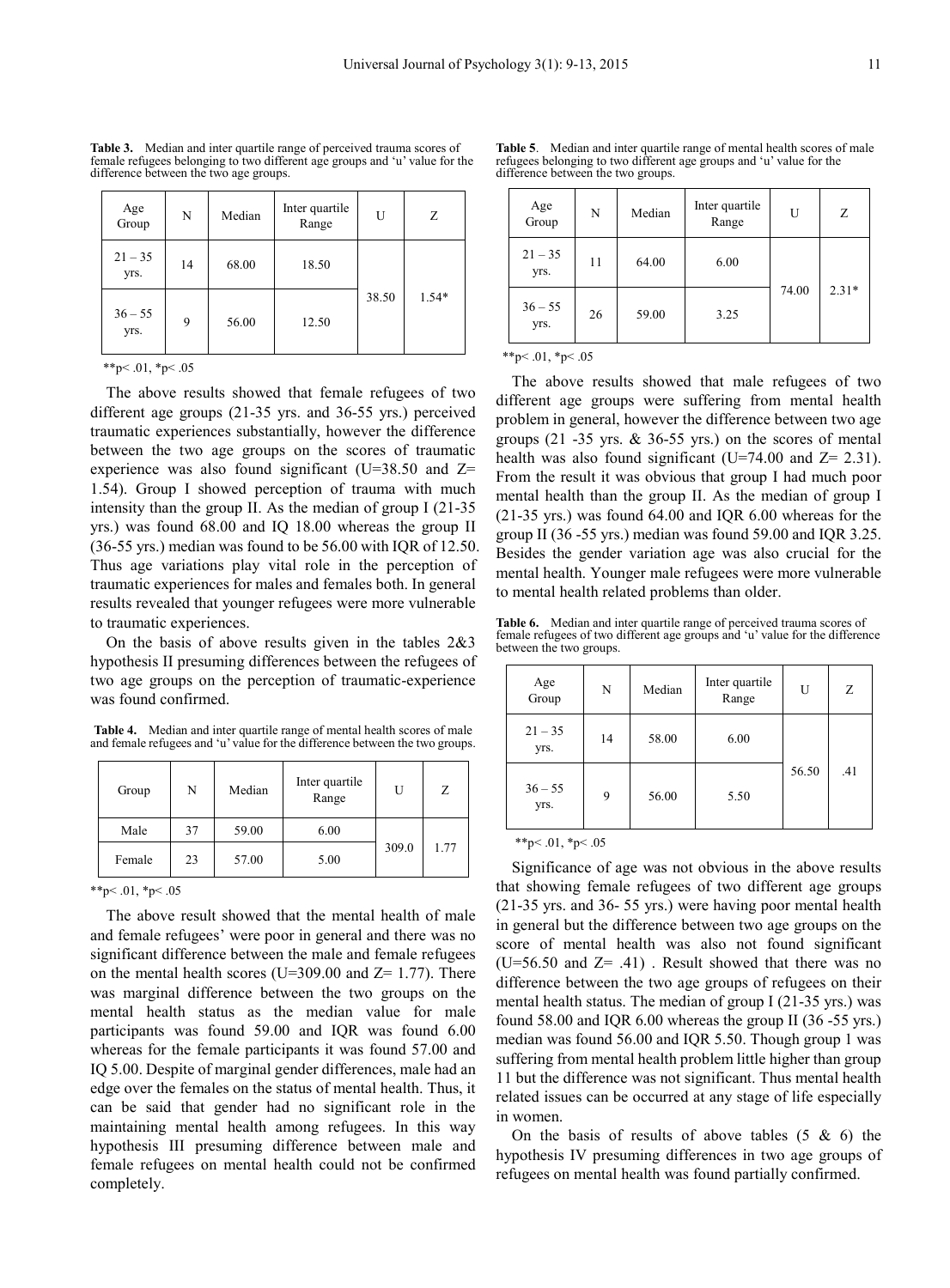**Table 7.** Spearman's rank difference correlation between scores of traumatic experience and mental health among refugees  $(n = 60)$ .

| Variables        | Mental Health |  |
|------------------|---------------|--|
| Perceived Trauma | $.565**$      |  |

 $*$  $p$  < .01,  $*$  $p$  < .05

It was apparent from the results presented in the above table that the overall relationship between the two variables namely perceived trauma and mental health was significant as  $\rho = .565$ . Since higher score on mental health indicates poor mental health status direct relationship between the two scores showing in fact inverse relation between the variables. Thus it can be said that traumatic experience and mental health were going opposite to each other. It can be said that traumatic experiences producing mental health related problem among the refugees. Thus hypothesis V presuming relationship between the perceived trauma and mental health among the refugees was confirmed.

### **4. Discussion**

Over all findings indicated that male and female refugees experienced traumatic events in the past which affected their mental health. From the results (table 1) it appeared that the male and female refugees were perceived traumatic experiences to greater extent but there was no significant difference (U=379.00 and  $Z = .708$ ) between the male and female refugees on traumatic experiences scores.

But significant differences were found in two age groups of both the genders. The younger refugees scored high on perceived trauma than older refugees in both the genders (table  $2\&3$ ). The median of group I (21-35 yrs.) was found 65.00 and IQR was found 11.00 whereas the group II (36-55 yrs.) median was found 57.00 and IQR was 16.25 for the male refugee participants. For the female refugee participants the median of group I (21-35 yrs.,  $n=14$ ) was found 68.00 and IQR was found 18.00 whereas the group II  $(36-55 \text{ yrs.} : n = 9)$  median was found 56.00 and IQR was found 12.50.

It can be said that gender variability doesn't play any role in perceiving traumatic events. But the age factor plays crucial role in perceiving traumatic experiences as younger refugees (male & female) were faced traumatic experiences to larger extent as compare to their counterpart adult or elderly refugees.

Generally, younger refuges reported problems like repeated disturbing memories, thoughts, or images of a stressful experience from the past, feeling of emotionally numb, fear of uniform "super alert", found difficulties in sleeping and night mares, rumination of guilt and feeling of shame*.* Some of the participants mentioned during the data collection, lack of social support, discrimination and harassments made them feel hopeless and helpless. As the data confirms that traumatic experience perceived by the participants that premises supported by study of Kilpatrick,

Best, Veronen, Amick, Villeponteaux, & Ruff [5] sampled more than 2000 adult women who had personally experienced such trauma as rape, sexual molestation and aggravated assault. Women who have endured such experiences have an increased vulnerability to further abuse or sexual exploitation in their countries of origin (Allen & Devitt [16]; Rees [20]).

From the result it appeared that mental health of both male and female refugee participants were affected equally. From the result (table 4) it appeared that there was no significant difference (U=309.00 and  $Z=1.77$ ) were found between the two groups of male and female refugees on mental health. Despite of gender differences mental health related problems affected all refugees' participants. There is no role of gender variability in mental health problems among refugees. But significant differences were found among two groups based on age of participants. The median of group I  $(21-35 \text{ yrs.})$ : n= 11) was found 64.00 and IQR was found 6.00 whereas the group II  $(36-55 \text{ yrs.}, n = 26)$  median was found 59.00 and IQR was 3.25 for the male participants. For the female participants the median of group I (21-35 yrs.) was found 58.00 and IQR was found 6.00 whereas the group II (36-55 yrs.) median was found 56.00 and IQR was found 5.50.

Among the refugee's pre-migration conditions like extreme torture, extortion, rape etc. was very stressful resulting in poor mental health and post-migration, social factors such as language, poverty, unemployment, racism and family dysfunction are central to increased risk factors that affect quality of life which make them vulnerable to poor mental health like depression, anxiety, phobia and other disorders. Past epidemiological studies amongst refugees (Lopes Cardozo, Vergara, Agani, & Gotway, [2]; Modvig, Pagaduan-Lopez, Rodenburg, Salud, Cabigon, & Panelo, [12]; Mollica, McInnes, Sarajlic, Lavelle, Sarajlic & Massagli [19]; De Jong, Komproe, Van Ommeren, Masri, Araya, Khaled, Van De Put & Somasundaram [14] have focused on high prevalence, stress-related disorders, and particularly post-traumatic stress disorder (PTSD) and depression. These studies provide little indication of the needs generated by low prevalence but severe disorders such as psychosis and neuro-psychiatric disturbances (Somasundaram, Van de Put, Eisenbruch, & De Jong [6]).

Results of the present study indicated that traumatic experiences and mental health problems go side by side. Higher will be the traumatic experiences higher will be the mental health problems. The results presented in table 7, showed inverse but significant relationship between the two variables namely perceived trauma and mental health  $(p=0.565)$ . Refugees exposed trauma over a period of time spans and developmental phase suffered from a variety of psychological problems not only the diagnosis of PTSD, including depression, anxiety, self-hatred, dissociation, self-destructive and risk taking behaviours, victimization, problems with interpersonal and intimate relationships medical and somatic concerns. It has been documented that many refugees arrive in asylum countries with particular health and mental health needs. Discrimination is